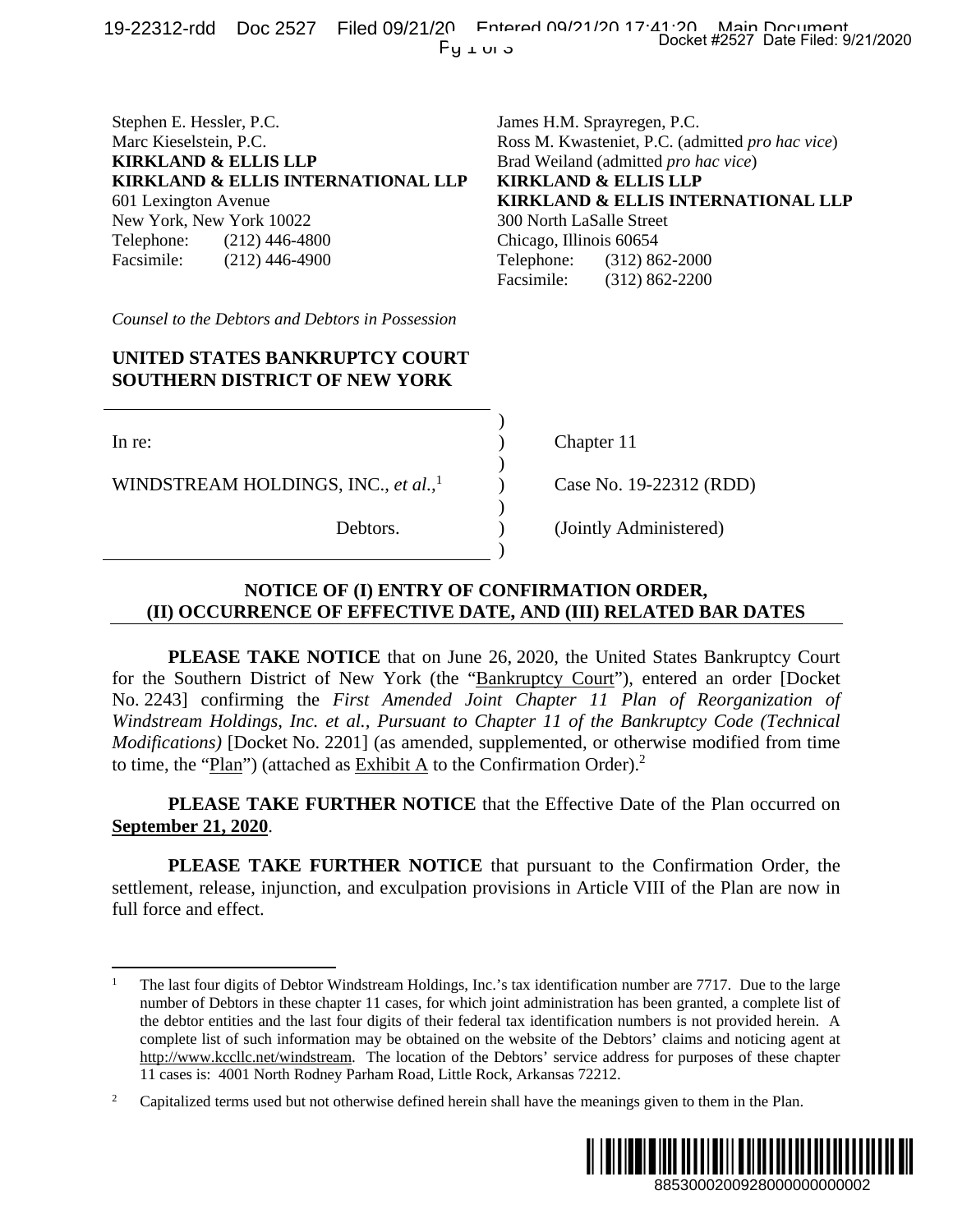**PLEASE TAKE FURTHER NOTICE** that pursuant to Article V.E of the Plan, unless otherwise provided by a Final Order of the Court, Proofs of Claim with respect to Claims arising from the rejection of Executory Contracts or Unexpired Leases, if any, must be filed with the Bankruptcy Court within thirty (30) days after the date of service of the order approving such rejection. **Any Claims arising from the rejection of an Executory Contract or Unexpired Lease not Filed within such time will be disallowed upon an order of the Bankruptcy Court, forever barred from assertion, and shall not be enforceable against, as applicable, the Debtors, the Reorganized Debtors, the Estates, or property of the foregoing parties, without the need for any objection by the Debtors or the Reorganized Debtors, as applicable, or further notice to, or action, order, or approval of the Bankruptcy Court or any other Entity, and any Claim arising out of the rejection of the Executory Contract or Unexpired Lease shall be deemed fully satisfied, released, and discharged, notwithstanding anything in the Schedules, if any, or a Proof of Claim to the contrary.** Claims arising from the rejection of the Debtors' Executory Contracts or Unexpired Leases shall be classified as General Unsecured accordance with Article III.B.6 or Article III.B.7 of the Plan, as applicable.

**PLEASE TAKE FURTHER NOTICE** that except as otherwise provided by the Confirmation Order, the Plan, or a Final Order of the Court, the deadline for filing requests for payment of unpaid Administrative Claims is **October 21, 2020** (*i.e.*, 30 days after the Effective Date).

**HOLDERS OF ADMINISTRATIVE CLAIMS THAT ARE REQUIRED TO, BUT DO NOT, FILE AND SERVE A REQUEST FOR PAYMENT OF SUCH ADMINISTRATIVE CLAIMS BY THE ADMINISTRATIVE CLAIMS BAR DATE SHALL BE FOREVER BARRED, ESTOPPED, AND ENJOINED FROM ASSERTING SUCH ADMINISTRATIVE CLAIMS AGAINST THE DEBTORS, THE REORGANIZED DEBTORS, OR THEIR RESPECTIVE PROPERTY AND ASSETS AND SUCH ADMINISTRATIVE CLAIMS SHALL BE DEEMED DISCHARGED AS OF THE EFFECTIVE DATE.** 

**PLEASE TAKE FURTHER NOTICE** that pursuant to the Plan, the deadline to file final requests for payment of Professional Fee Claims is **November 5, 2020** (*i.e.*, 45 days after the Effective Date). All Professionals must file final requests for payment of Professional Fee Claims by no later than this date to receive final approval of the fees and expenses occurred in the Chapter 11 Cases.

**PLEASE TAKE FURTHER NOTICE** that copies of the Confirmation Order, the Plan, and all other documents filed in these chapter 11 cases are available free of charge by visiting http://www.kccllc.net/windstream or by calling the Debtors' restructuring hotline at (877) 759-8815 (toll free) or (424) 236-7262 (international). You may also obtain copies of any pleadings filed in these chapter 11 cases for a fee via PACER at: http://www.nysb.uscourts.gov.

**PLEASE TAKE FURTHER NOTICE** that the Plan and its provisions are binding on the Debtors, the Reorganized Debtors, any and all Holders of Claims or Interests (irrespective of whether such Holders of Claims or Interests are deemed to have accepted or rejected the Plan), all Entities that are parties to or subject to the settlements, compromises, releases, and